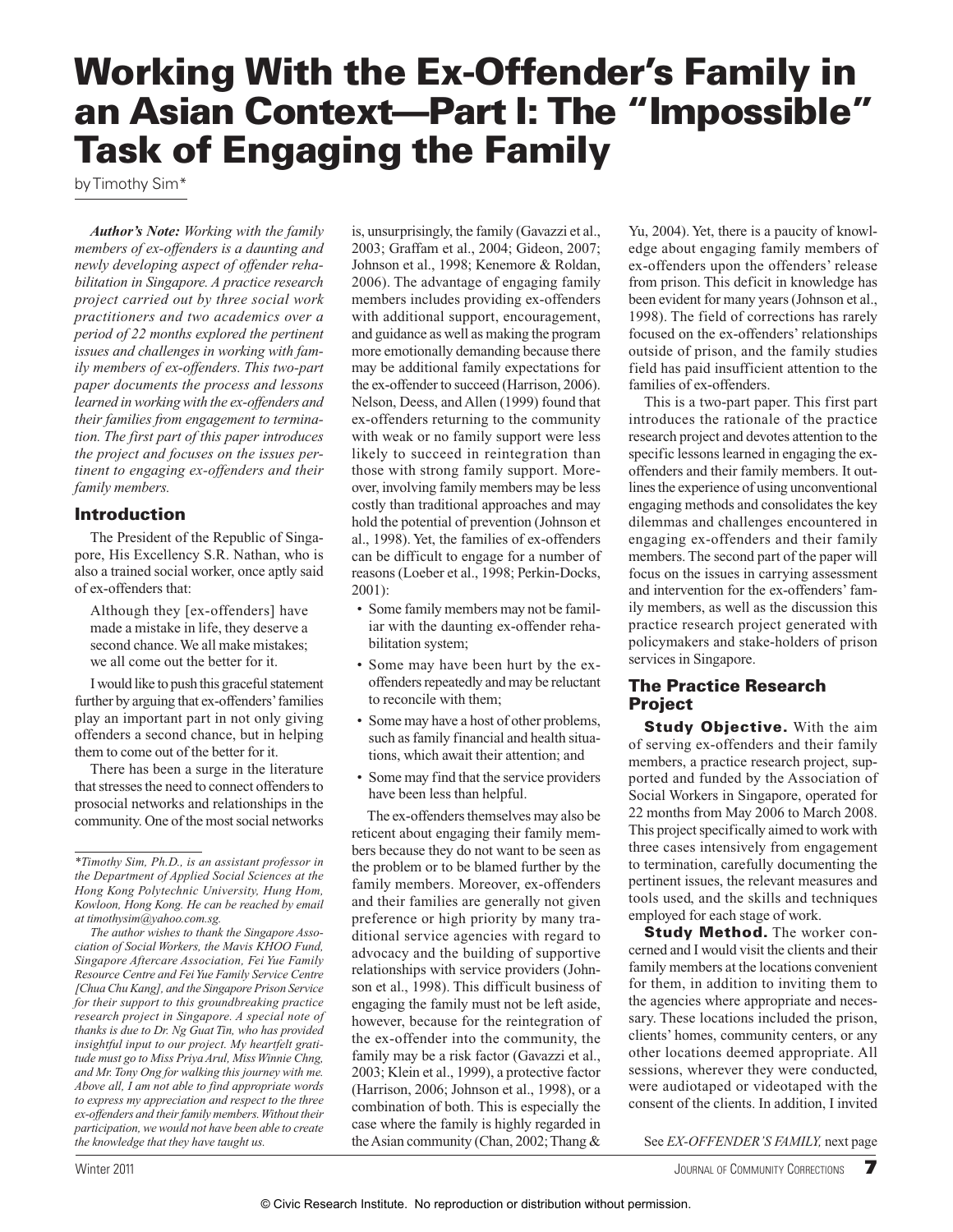another professor from the Department of Social Work at the University of Singapore who is, among her other areas of expertise, an authority in the area of service evaluation, to help in designing and documenting the work that we carried out with the exoffenders and their family members.

**Study Design.** Single-case evaluation design was adopted to carefully monitor the process and outcome of each case (Dallos & Vetere, 2005; Royse, 2004). Based on the logic of time-series designs, we used repeated measures obtained during our initial meetings with the ex-offenders before their discharge from prison and repeated the measures during and after intervention to see if patterns were sustained. Some of the advantages of using single-case evaluation design included obtaining immediate, inexpensive, and practical feedback that was helpful in systematically monitoring the ex-offenders' progress (or lack of it).

 Dallos and Vetere (2005) maintain that single-case studies can be adapted to produce research that explores meaning and experience; that is reflective, collaborative, and doable; and that allows a consideration of the clients' experiences in the wider contexts of their relationships, community, and cultural location. These authors encouraged collaborative case study research that incorporates the perspectives of clients, family members, and other people involved in the process of therapy. By adopting single-case evaluation, we hoped to find a "doable" form of research that is familiar to practitioners. What we as practitioners needed to do differently in this project included documenting greater details, collecting evidence (e.g., through use of different tools, careful analysis of videotaped sessions), and using alternative explanations of the evidence in a more systematic way. By so doing, we aimed to be more than descriptive and to become explanatory with what we have found. This was possible because we carefully followed through in detail the complexity of the exoffenders' situation and the unfolding events using the single-case design (Yin, 2009).

# **Referral Sources and Case Selection Criteria**

 The project team agreed that "cases" would be selected for inclusion based on four criteria. It was decided that the study would include:

- Ex-offenders who explicitly indicated a desire to improve family relationships as a goal;
- Ex-offenders' family members who were willing to be engaged in treatment;
- Ex-offenders and family members who consented to take part in the research process, involving videotaping (formal informed consent would be obtained from the clients and family members); and
- Ex-offenders and family members who were willing to travel to our office for family meetings when necessary.

 Eventually, we were privileged to work with the first three ex-offenders who signed up with reference to the above criteria. Their personal data are presented in Table 1:

 The overall goal of our intervention was to improve family relationships so that the family can become a support for the exoffender's rehabilitation. We drew heavily from the Structural Family Therapy theory (Minuchin, 1974; Minuchin et al., 2007). The format of treatment also took reference from the multidimensional family therapy model (Liddle, 2002; Liddle et al., 2010), which has its roots in structural-strategic family therapy tradition. One aspect of multidimensionality in assessment and intervention is its inclusion of extrafamilial factors in maintaining and treating problems. These include peer, educational, and the juvenile justice system, in addition to individual and family domains.

 We met each ex-offender after he indicated the desire for us to work with his family. Before his discharge, we would meet with his family members either in the agency or at their home to discuss their concerns about and expectations of the ex-offender upon discharge; we would also make the necessary discharge arrangements, such as picking up the ex-offender from the prison. After the ex-offenders' release from the prison, we continued to meet with the individual ex-offenders and their families over a period of six months.

## **The "Impossible" Task of Engagement: Process, Methods, and Issues**

 From a structural family therapy viewpoint, it is paramount for workers to accommodate to the family in order to "join" them. This emphatic connection opens the way for family members to begin listening to one another and establishes a bond with the worker that enables them to accept the challenges to come (Nichols, 2010). We will first highlight four main issues we encountered in engaging the individual ex-offenders and then discuss three salient issues we considered important in engaging the family members of the ex-offenders.

**Engaging Individual Ex-Offenders.** The four critical issues we experienced when engaging the individual ex-offenders were related to:

- Timing;
- Goal setting;
- Engagement methods; and
- Service coordination.

 *Timing:* In considering the timing of engaging the individual ex-offenders, the specific question at hand is: "When do workers start engaging the ex-offenders?" From working with the three cases, we found two months before the ex-offenders' release from prison to be a reasonable time frame. This allows adequate time for us to introduce ourselves, get to know the ex-offenders, get to meet the family, and have enough time to work on relevant issues with the individual offender before his release. Specifically, we recommend three individual meetings with the ex-offenders before their release from the prison, each session dealing with a specific focus—providing information to the ex-offenders, conducting the intake, and reporting back to the ex-offenders after contacting his/ her family members (see Table 2).

 *Goal setting:* When setting goals, we found that it is essential to set a specific time frame because it gives the workers and the ex-offenders a sense of boundary and direction. We recommend a period of three to six months to begin with. Moreover, for ex-offenders who have to observe a specific period of curfew via electronic tagging, it may be useful to review or even reset goals if the individuals would like to continue working after the curfew period is fulfilled.

*Engagement methods:* What are the useful methods in engaging the individual

| Table 1: Basic Information for the Three Ex-Offenders |     |            |                  |                                                     |  |  |  |
|-------------------------------------------------------|-----|------------|------------------|-----------------------------------------------------|--|--|--|
| <b>Ex-Offender</b>                                    | Age | <b>Sex</b> | <b>Ethnicity</b> | <b>Previous</b><br><b>Offense</b>                   |  |  |  |
| Case 1                                                | 19  | Male       | Chinese          | Robbery                                             |  |  |  |
| Case 2                                                | 21  | Male       | Chinese          | Caused grievous<br>harm to others<br>and drug abuse |  |  |  |
| Case 3                                                | 33  | Male       | Malay            | Drug trafficking                                    |  |  |  |

See *EX-OFFENDER'S FAMILY,* next page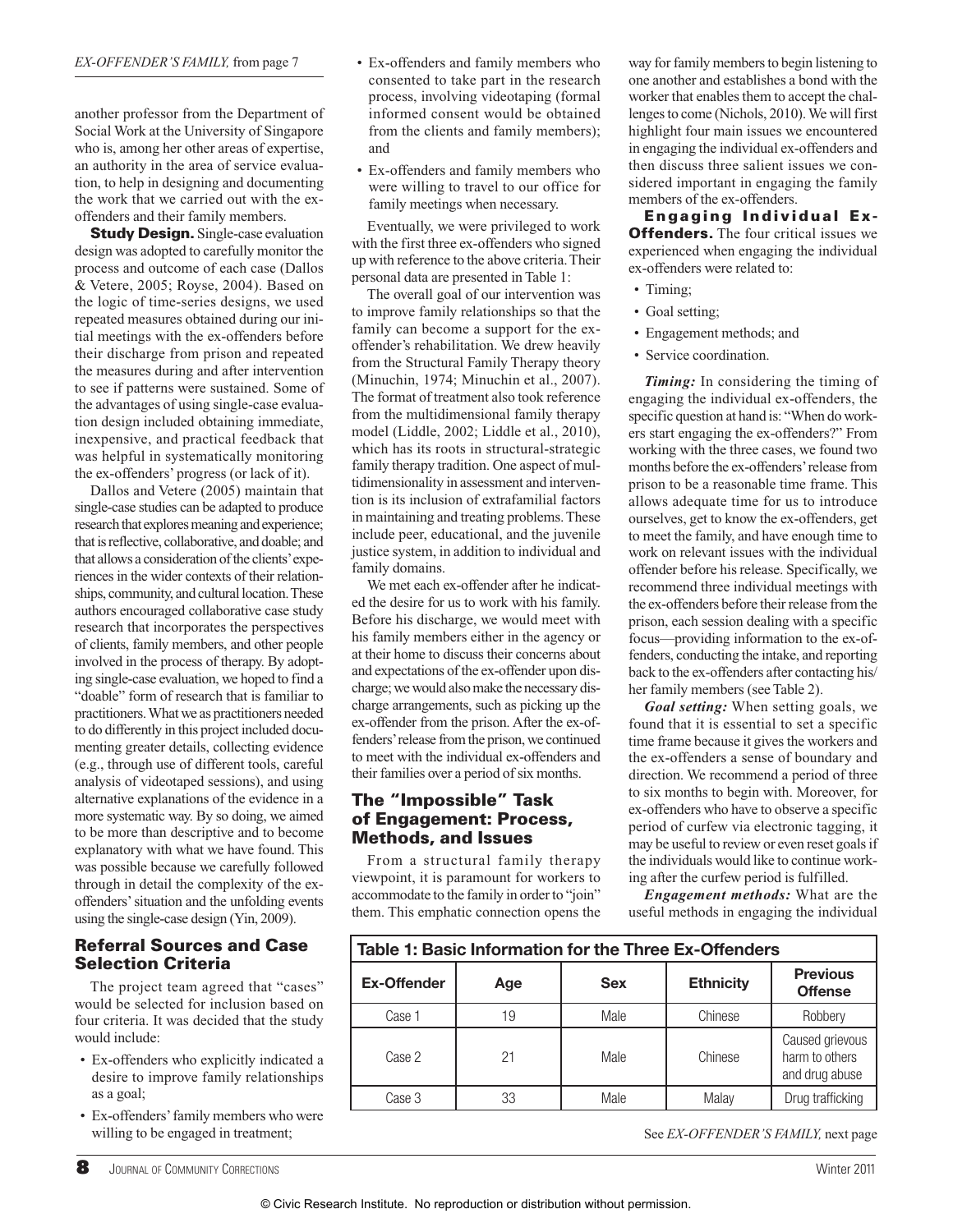| Table 2: Session Goal, Format, and Specific Tasks when<br><b>Engaging the Ex-Offender Before Release From Prison</b> |                                                                                                                                                                                                                                                                                                                                                                                                                                       |                                                                                                                                                                                                                                                                                                                                                                         |                                                                                                                                                                                                                                                         |  |  |
|----------------------------------------------------------------------------------------------------------------------|---------------------------------------------------------------------------------------------------------------------------------------------------------------------------------------------------------------------------------------------------------------------------------------------------------------------------------------------------------------------------------------------------------------------------------------|-------------------------------------------------------------------------------------------------------------------------------------------------------------------------------------------------------------------------------------------------------------------------------------------------------------------------------------------------------------------------|---------------------------------------------------------------------------------------------------------------------------------------------------------------------------------------------------------------------------------------------------------|--|--|
|                                                                                                                      | <b>First Session</b>                                                                                                                                                                                                                                                                                                                                                                                                                  | <b>Second Session</b>                                                                                                                                                                                                                                                                                                                                                   | <b>Third Session</b>                                                                                                                                                                                                                                    |  |  |
| Goal                                                                                                                 | Providing information                                                                                                                                                                                                                                                                                                                                                                                                                 | Intake                                                                                                                                                                                                                                                                                                                                                                  | Report outcome of family<br>session, set specific<br>goals & make adminis-<br>trative arrangements                                                                                                                                                      |  |  |
| <b>Session Format</b>                                                                                                | Group or individual<br>session                                                                                                                                                                                                                                                                                                                                                                                                        | Individual session                                                                                                                                                                                                                                                                                                                                                      | Individual session                                                                                                                                                                                                                                      |  |  |
| <b>Tasks</b>                                                                                                         | 1. Explain the process<br>of help (e.g., the<br>duration, intensity<br>of the help process;<br>what is involved,<br>what help is pro-<br>vided and what is<br>not, video/audiotap-<br>ing, etc.) to the ex-<br>offenders;<br>2. Clarify the role of<br>workers and cli-<br>ents (e.g., agency<br>policy on contact,<br>the commitment for<br>ex-offenders to look<br>for a job, attend ses-<br>sions, etc.) with the<br>ex-offenders. | Rapport building;<br>1.<br>2. History taking (e.g.,<br>previous offenses,<br>employment his-<br>tory, educational<br>background, family<br>history);<br>3. Assess the individual<br>ex-offender's<br>strengths and<br>weaknesses; moti-<br>vation and reasons<br>for change; family<br>dynamics; risk and<br>protective factors for<br>recidivism; support<br>networks. | 1. Explore strategies in<br>facing family upon<br>discharge;<br>2. Set short-term (one<br>month) and long-<br>term goals (six<br>months or longer);<br>3. Make arrangements<br>for when and where<br>to meet whom,<br>etc., on the day of<br>discharge. |  |  |

**Table 2: Session Goal, Format, and Specific Tasks When** 

ex-offenders? From our experience, we found that it is important to reach out to the ex-offenders, because they were usually not active or forthcoming in contacting the workers initially. Moreover, they may lack the finances to use the conventional contact modes, such as traveling or making telephone calls. We recommend the use of a variety of formats, including less conventional methods—especially for younger ex-offenders—such as home visits, taking a walk near the neighborhood or going for a meal, making telephone contacts (and not expecting them to call because they may be conscious of the cost), and using emails and short-message-service (SMS), which may be more economical for them. When using the less conventional emails or SMS, we found that the ex-offenders would reveal different kinds of information, as well as to establish a different relationship with the workers.

 An example of an email exchange, followed by an SMS between "Andy," the 19-year-old ex-offender of Case 1, and me during the engagement phase upon his release from prison is shown in Box 1.

 We realized that digital media (such as emails and SMS) can help the ex-offenders and the workers efficiently build rapport. However, social workers would need

to consider carefully the implications for practice and policy. For instance, the issue of boundary between the workers and the clients would need to be duly considered. There is also a resource implication for the cost of SMS, and even the provision of an "official" mobile phone or a Subscriber Identity Module (SIM) card for individual workers so that the workers do not use their personal mobile phones.

*Service coordination:* Early in the engagement phase, we found it important to address the issue of service coordination. Specifically, we think that it is important for workers to carefully tease out the issue of "who will do what from in-care to aftercare for the individual ex-offender" so as to avoid overlap and even confusion between different law enforcement agencies and the helping agencies working with the individual ex- offenders. The need to clarify the roles of different agencies and professionals involved (e.g., prison officers, workers from family resource centers that focus on financial and employment issues, and aftercare case managers) cannot be overemphasized. We recommend the need for the team of professionals to carefully map out guidelines for the timing, roles, and procedures for different professionals and agencies involved with in-care and aftercare. One particularly important aspect is the clarification or division of the care and control roles between workers from the social service sector and aftercare officers from prison, for instance with regard to the observation of curfew, reporting, urinalysis, etc.

# **Engaging Family Members of Ex-Offenders**

 None of the three social workers had previous experience in working with family members of ex-offenders before their release. It was intriguing for them to have to deal with additional information and different perspectives provided by the family members. As a consultant, I found it important to provide support to the practitioners by jointly planning each family session carefully and encouraging the social workers to take on new challenges in meeting the family members. The periodic review of videotaped sessions was a useful platform for me to explain to the social workers what was done for what reasons, and to review what could be done differently. In the process of our work, we found three salient issues in engaging the family members of the ex-offenders.

**Engage Prior to Discharge.** First, it was apparent to us that social workers should attempt to engage the family members of the ex-offenders prior to discharge, so as to prepare both the ex-offenders and their family members. The issue was, however, which family member to engage first? Family members may not be clear about what to expect when the ex-offender is released from prison, and family members may not believe in the ex-offender, especially if he/she has been repeatedly incarcerated. Most family members and exoffenders do not have experience in working through difficult issues conjointly.

 With regard to which family member to engage, we found it useful and important to first obtain permission from the ex-offender. This is a deliberate show of respect to the ex-offender as well as a clear demonstration that he/she is in charge of the work to be done. Also, we found that the decision on who to engage first in the family rests with the family, too.

 Workers also need to be careful in defining what constitutes a family and to be open to the different "types" of families in terms of family structure and make-up. For instance, in one of the cases, the family is not the biological family, but a surrogate family that has reluctantly taken up the responsibility to help the ex-offender. His close network of friends often played the role of a nurturing

See *EX-OFFENDER'S FAMILY,* next page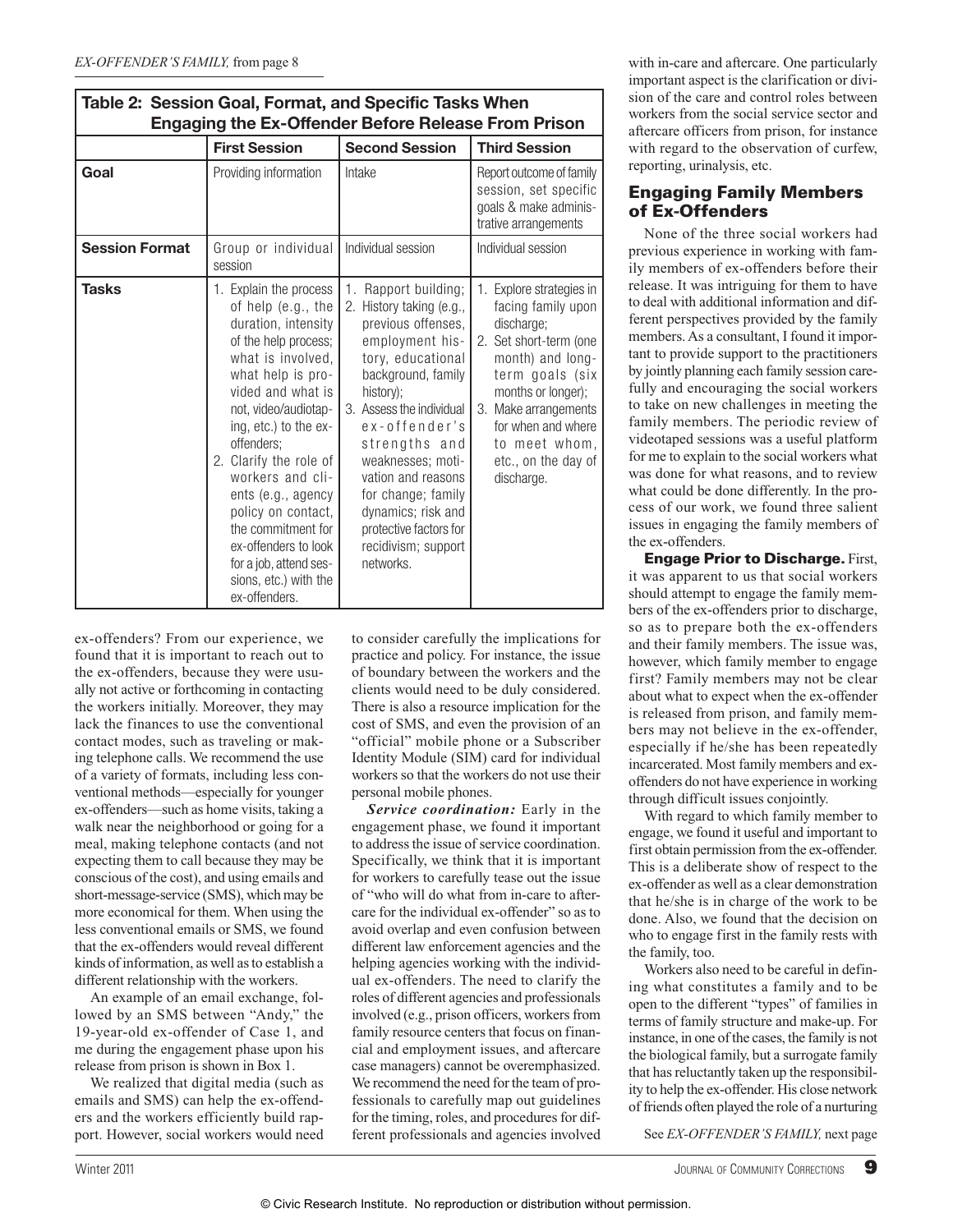# **Box 1: Exchanges During the Engagement Phase**

#### **Email During Engagement Phase**

 -----Original Message----- From: Andy [pseudonym] Sent: Thursday, March 08, 2007 11:16 AM To: Timothy Sim Subject: Sorry... hi... it's me Andy... i don't think i can make it this week... maybe next week i will give u a call.... i still don't have a hand phone.... when i have one i give u a call. k.... Best regards Andy

 -----Original Message----- From: Timothy Sim Sent: Thursday, March 08, 2007 11:17 AM To: 'Andy' Subject: RE: Sorry...

 Great to hear from you Andy. How are things since you returned home? Dr. Sim

#### **SMS Message During Engagement Phase**

| Time | From "Andy"                                                                                                      | From Timothy Sim                                            |
|------|------------------------------------------------------------------------------------------------------------------|-------------------------------------------------------------|
| 0955 | Dr, are you there?                                                                                               | What's up?                                                  |
| 0959 | Well, today I m not working again I<br>have gastric pain for 2 days                                              | Are you taking medicine?                                    |
| 1006 | I am at the polyclinic now. Sigh<br>almost half of my salary gone to [the]<br>$clinic.$ .                        | You must plan your money prop-<br>erly. Do you have enough? |
| 1031 | I am now left with not much. You [are]<br>not working today?                                                     | I am working from home. You<br>must be careful.             |
| 1041 | OK I want to take a nap while<br>waiting. Wish u good luck                                                       | Can I meet you for dinner<br>tonight?                       |
| 1053 | I am meeting my nightingale (nurse)<br>friend)hahafor dinner                                                     | Ha ha, now I know you are not<br>sick.                      |
| 1114 | Yes                                                                                                              | Did you tell your family about<br>your girlfriend?          |
| 1117 | Haha very angry with the doctor.<br>She wouldn't give me an mc [medical]<br>certificate] only give excuse. Shit! |                                                             |

family, too. In such a situation, the roles and tasks of helping the ex-offender need to be carefully negotiated with all concerned. The workers may even become "surrogate" parents, if there is little support from the family, while being cautious of the dangers of "parentified" roles that may create dependency of the ex-offender on the workers.

**Discuss Expectations.** The second key issue was that family members might not be clear about what to expect when the ex-offender returns home. We found it useful to explore with the family members their own "genda" because they did not know what to expect upon the exoffender's discharge. There may be a need to set concrete goals (e.g., successfully get off the electronic tagging without trouble). We also found that family members might

be more convinced when workers have sufficient knowledge or assessment of the exoffender (e.g., motivation of the ex-offender to change).

**Advocate for the Ex-Offender.** Third, we found that family members did not believe in the ex-offender during the engagement phase, especially if he/she had been repeatedly incarcerated. We focused on promoting the trust of family members toward the ex-offender by advocating for the ex-offender that he/she seemed to want to make a difference this time, and advocating for the ex-offender to be given another chance—even if there were still doubts weighing the "pros" and "cons" with the family members on their decision to believe or not believe the ex-offender while sensitively considering the family's past hurt and ill feelings. Perkins-Dock (2001) suggested that one approach to engage resistant family members is to begin by asking each family member how the behavior of the ex-offender has affected him/her. This is probably a good way of joining with the family members. One important "mantra" we learned from one member of the family is "just do it" versus "just prove it." In this way, the family members may make a difference in the life of the ex-offender without giving the ex-offenders and themselves too much pressure. Vignette 1 from Case 3 (Box 2), shows the first session with the ex-offender's eldest sister and her husband before the ex-offender's discharge and illustrates the way one of our workers attempted to build trust between the ex-offender and his family members—an uphill task.

 One of the greatest obstacles that exoffenders may face is the lack of trust and hope from their family and even the larger community, and they may end up in going into the "second prison" upon discharge when they have to face this critical and cold treatment. We think one of the most critical responsibilities of the social workers is to help in advocating for the ex-offenders when their family members and the community are suspicious of their attempts to change.

# **Some Study Findings**

 We found that preparing the individual ex-offenders in facing their family members, and the expectations of those family members, is key to prepare them in returning home. The need to be respectful to the individual ex-offenders as well as the family members cannot be overemphasized. This may be crucial in engaging them to take on more responsibilities.

 Graffam and colleagues (2004) have recommended training for ex-offenders to support their life "outside" and pre-arranged contacts and support services with clear commitments to provide support.

 We also found that flexibility and creativity in engaging the individuals, as well as family members, could be vital. This may be especially salient when engaging younger ex-offenders. The use of digital media with this group may be more efficient, and probably less costly.

 It was also important to define "family" dynamically to include a significant other with whom the offender is living or who the offender identifies as an important part of his family network. We found that the engagement of the family helps in retaining the offenders in therapy. However, when

See *EX-OFFENDER'S FAMILY,* page 18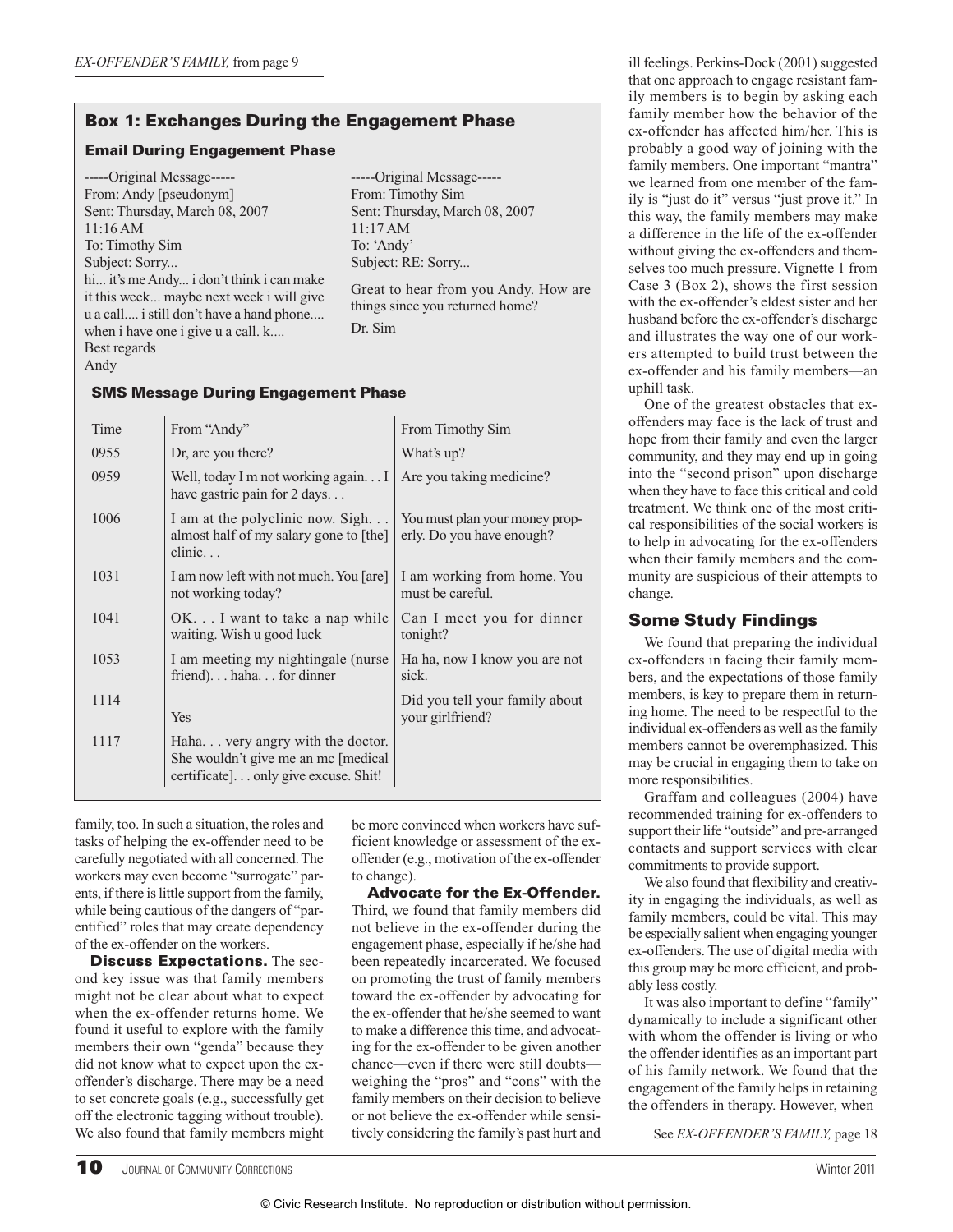# **Box 2: Case Vignette 1—Building Trust Between the Ex-Offender and His Family Members**

**Worker 1:** Thanks for sharing with us. Some of the things that he has shared with me are something similar . . .

**Sister:** Okay.

**Tim (Consultant):** [to Worker 1] Can you say more? What is this "something simi $lar''$ ? I'm curious.

**Worker 1:** For example, being responsible to himself. One thing he said is that he wants to take up a driving license, so that he can get a job.

 **Sister:** Okay.

**Worker 1:** That's one thing he was saying about. Another thing he was interested in is to continue his studies.

 **Sister:** Oh.

**Brother in law:** Yes, hopefully.

 **Worker 1:** So he was exploring with me the different opportunities that would be available. Whether the polytechnics would take him in, or whether he can go to the ITE [Institute of Technological Education]. So these are the things that he has talked to me about.

**Brother in law:** I think he should know.

**Tim (Consultant):** [to couple] Are you surprised to hear this?

**Sister:** Yes, sort of.

engaging the family, one of the most trying aspects is connecting the offenders and their family members. This is not unconnected to the impasses between the offenders and their family members, and it is not surprising that difficulties associated with family reunification, assuming responsibilities within the family unit, and family alienation are well documented (Baldry et al., 2002; Graffam et al., 2004; Waul et al., 2002). Moreover,

 ex-offenders ordinarily do not seek or use counseling and therapy services (Kenemore & Roldan, 2006). This often also applies to their family members. From a structural family therapy viewpoint (Minuchin, 1974; Minuchin et al., 2006), the worker needs to help to resolve family members' defensiveness or lower their anxiety. Without joining or accommodating to the family, resistance may occur, and the therapist tends to blame See *EX-OFFENDER'S FAMILY*, next page

*EX-OFFENDER'S FAMILY*, from page 10 the family. Rosenthal Gelman (2004) argued that addressing the concrete problems of the client is fundamental to establishing a trusting relationship. Once the external stressors are addressed, then insight-oriented work will be possible. I will elaborate further on this in the second part of the paper as we present our experience in conducting assessment and intervention with the individual ex-offenders and their family members.

> Kenemore and Roldan (2006) have warned that we, as clinicians who are supposed to help ex-offenders in reintegration, may become barriers for them with regard to service and eventual reintegration to the community. One barrier is our biased and negative perception of the ex-offenders and their family members. Another is our tendency to use a practice approach with which we are comfortable, regardless of its fit with the needs and preferences of the ex-offenders. This paper presents a challenge to workers who are not comfortable in working with the family members of ex-offenders and provides, we hope, a small contribution to encouraging workers to include a family perspective to ex-offender rehabilitation.

#### **References**

 Baldry, E., McDonnell, D., Maplestone, P., & Peeters, M. (2002). Ex-prisoners and accommodation: What bearing do different forms of housing have on social